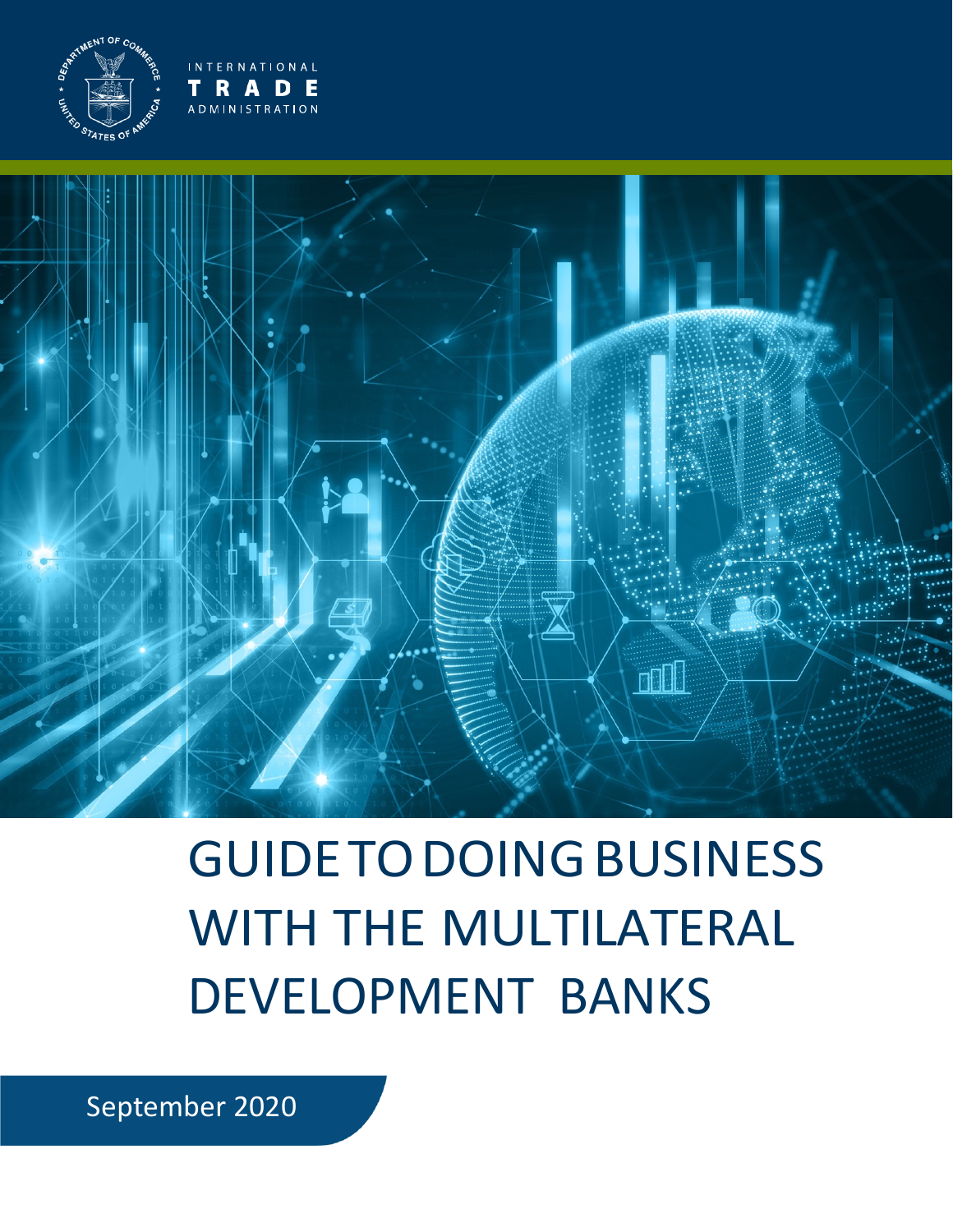### **Overview**

 The U.S. Department of Commerce's (USDOC) International Trade Administration (ITA) has a Foreign Commercial Service Officer stationed at five different Multilateral Development Banks (MDBs): the African Development Bank; the Senior Commercial Officer at the World Bank. Each MDB differs from the other in its geographic coverage, emphasis on public vs private projects, and overall developmentgoals. the [Asian Development Bank;](https://www.trade.gov/adb) the [European Bank for Reconstruction and Development;](https://www.trade.gov/ebrd) the [Inter-American](https://www.trade.gov/idb)  [Development Bank;](https://www.trade.gov/idb) and th[e World Bank. T](https://www.trade.gov/world-bank)he MDB program resides in the USDOC'[s Advocacy Center a](https://www.export.gov/advocacy)nd is led by

 These MDBs lend billions of dollars in developing countries for projects aimed at accelerating economic growth infrastructure development, and encouraging privatization, good governance and rule of law. When an MDB and social development by reducing poverty and inequality, improving health and education, advancing finances a project, all responsibility for its implementation, and for the award and administration of related contracts, rests with the borrower with oversight and support from the MDB.

 Doing business with any of the MDBs depends on a company's ability to do business in the country where the project will be implemented, and with the borrowing government that runs the procurement process. Knowledge of the local language, culture, business practices, legal system, and other local conditions is essential. Firms with able to position themselves more effectively to compete than firms operating remotely or with no local a local presence, whether through a partner or representative, or their own branch office or subsidiary, will be experience.

 competitive disadvantage. It is essential that firms pro-actively engage with bank and host-country officials during the development and design of projects, and not wait until projects are approved by the MDB boards. Many US firms are not able to take on the risk profile of being the prime contractor in some of the world's most challenging and poor countries, and instead opt to supply goods and services as a sub-contractor to foreign prime contractors. MDB Project life cycles tend to be long, often beginning years before the first procurement notice is ever issued. Firms that begin focusing on a project at the issuance of a procurement notice may find themselves at a

Your "first stop" should be your [local U.S. Export Assistance Center.](https://2016.export.gov/usoffices/index.asp) They can help you to assess your international market development goals to evaluate opportunities around the world, and help you find partners in overseas markets. The ITA has offices in US Embassies and Consulates in 74 countries around the world. These offices can assist you in finding agents, distributors, and partners so that you can establish a viable position to bid and win MDB tenders. It is also important to review the [Country Commercial Guide \(CCG\) f](http://www.export.gov/ccg)or the countries you intend to target. CCGs are updated throughout the year at US Embassies and Consulates and provide valuable information for US companies trying to do business overseas.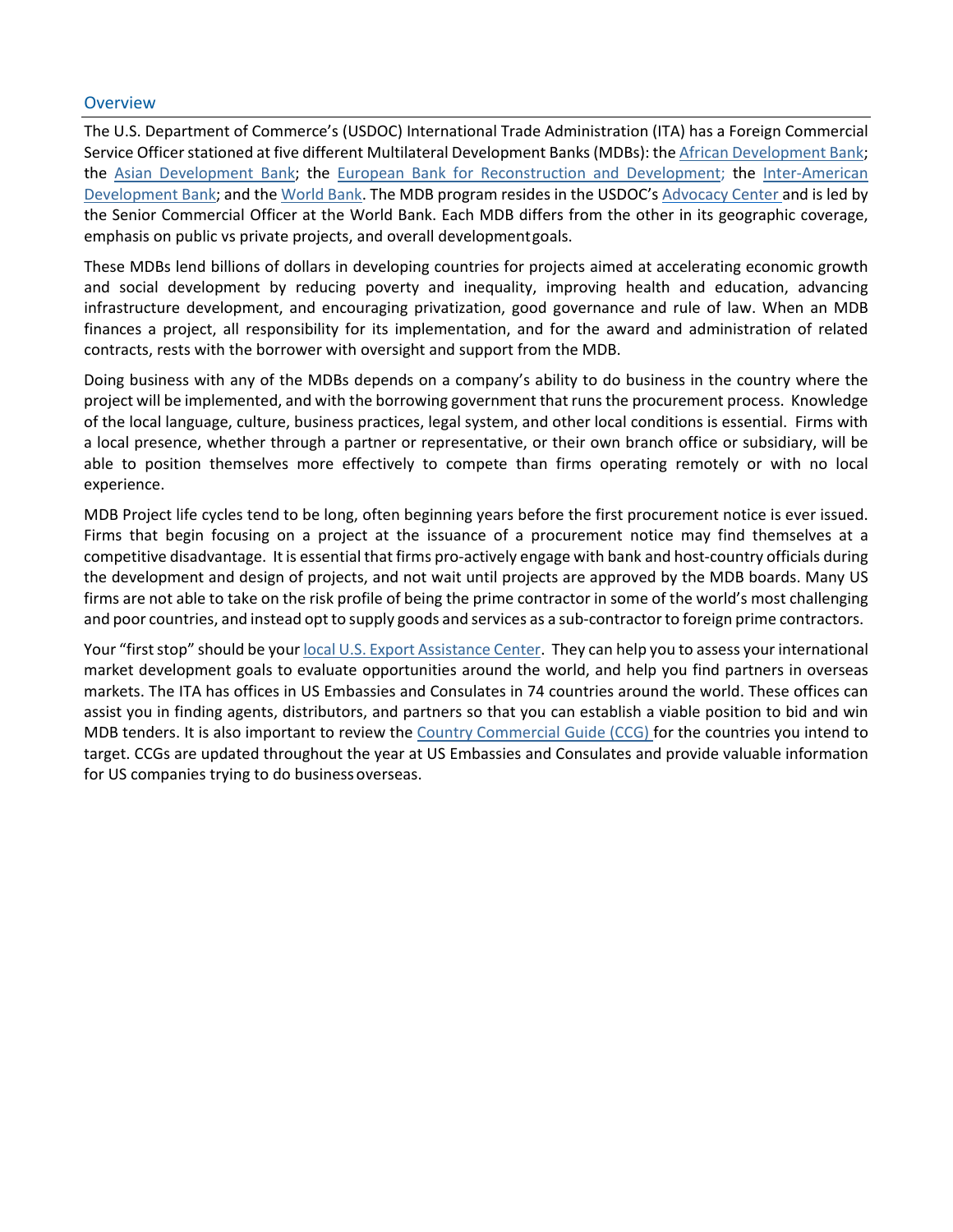# **World Bank** (**[worldbank.org a](http://www.worldbank.org/)nd [trade.gov/world-bank](https://www.trade.gov/world-bank)**):

 Contact: Kelly Rzendzian, Commercial Advisor, Office of the U.S. Executive Director Phone: (202) 394-5619; Emai[l kelly.rzendzian@doc.gov](mailto:kelly.rzendzian@doc.gov) 

#### **World Bank Overview**

[The World Bank Group i](http://www.worldbank.org/)s headquartered in Washington, DC, and lends over \$US 60 billion per year throughout North Africa (12%), and Latin America and the Caribbean (16%). Top sectors include energy infrastructure, the world to both public and private sector projects. 188 countries own shares in the Bank, and projects are funded in Africa (26%), East Asia and Pacific (16%); South Asia (16%); Europe and Central Asia (14%), Middle East and transportation infrastructure, healthcare, and water management.

The World Bank Group is a family of five international organizations:

- [International Bank for Reconstruction and Development \(IBRD\) p](http://www.worldbank.org/en/about/what-we-do/brief/ibrd)rovides debt financing to governments of middle-income and creditworthy low-incomecountries.
- [International Development Association \(IDA\) p](http://ida.worldbank.org/)rovides concessional financing (interest-free loans and grants) to governments of the world's poorest countries.
- [International Finance Corporation \(IFC\) s](http://www.ifc.org/wps/wcm/connect/corp_ext_content/ifc_external_corporate_site/home)upports global development by providing financing, investment and venture capital in the private sector.
- [Multilateral Investment Guarantee Agency \(MIGA\) p](https://www.miga.org/)romotes investment in developing countries by offering political risk insurance (guarantees) to investors andlenders.
- [International Centre for Settlement of Investment Disputes \(ICSID\) p](https://icsid.worldbank.org/en/)rovides facilities for conciliation and arbitration of investment disputes.

# **Finding Business Opportunities**

[Corporate procurement r](http://www.worldbank.org/en/about/corporate-procurement)elates to the procurement done to operate the Bank, while [project procurement a](http://projects.worldbank.org/)re the opportunities relating to development projects overseas. These projects often take years to develop, and there important to be active during the project's development, as many firms will find themselves at a disadvantage if they wait until a project is formally approved. This requires a pro-active approach, with companies being engaged in-country with the World Bank and host government via the company's local representatives, agents, etc. Each important document to review for any country where a company wants to do business with the World Bank. Companies can view World Bank opportunities by [country,](http://projects.worldbank.org/country?lang=en&page) [industry sector,](http://projects.worldbank.org/sector?lang=en&page) or by [general theme.](http://projects.worldbank.org/theme?lang=en&page) In addition, the World Bank publishe[s datasets w](https://datacatalog.worldbank.org/)hich companies will find helpful in evaluating opportunities. Opportunities exist to provide goods and services on both the corporate and project sides of the World Bank. are many opportunities to provide consulting and technical assistance during the project's formation. It is country that borrows from the World Bank completes a [Country Partnership Framework \(CPF\),](http://www.worldbank.org/en/projects-operations/country-strategies#1) which is an

- on the bidding process for either project or corporate procurement opportunities. • [Finding World Bank Business Opportunities a](http://pubdocs.worldbank.org/en/767421522948635843/Procurement-Guidelines-Finding-Opportunities-2018v2.pdf)nd [World Bank Procurement Policies PPT f](http://pubdocs.worldbank.org/en/141571461601226916/Procurement-framework-and-bidding-opportunities-presentation.pdf)or in-depth information
- procurement/tender notices, get updates on pending projects in the pipeline as well as latest approved projects. The [WB Project Procurement App a](https://itunes.apple.com/us/app/world-bank-project-procurement/id911312962?mt=8)nd the [WB Finances App t](https://itunes.apple.com/us/app/world-bank-finances/id465555488?mt=8)o locate Bank-financed projects, receive
- The [eConsultant2 portal p](https://wbgeconsult2.worldbank.org/wbgec/index.html)rovides information on consulting opportunities with the World Bank Group.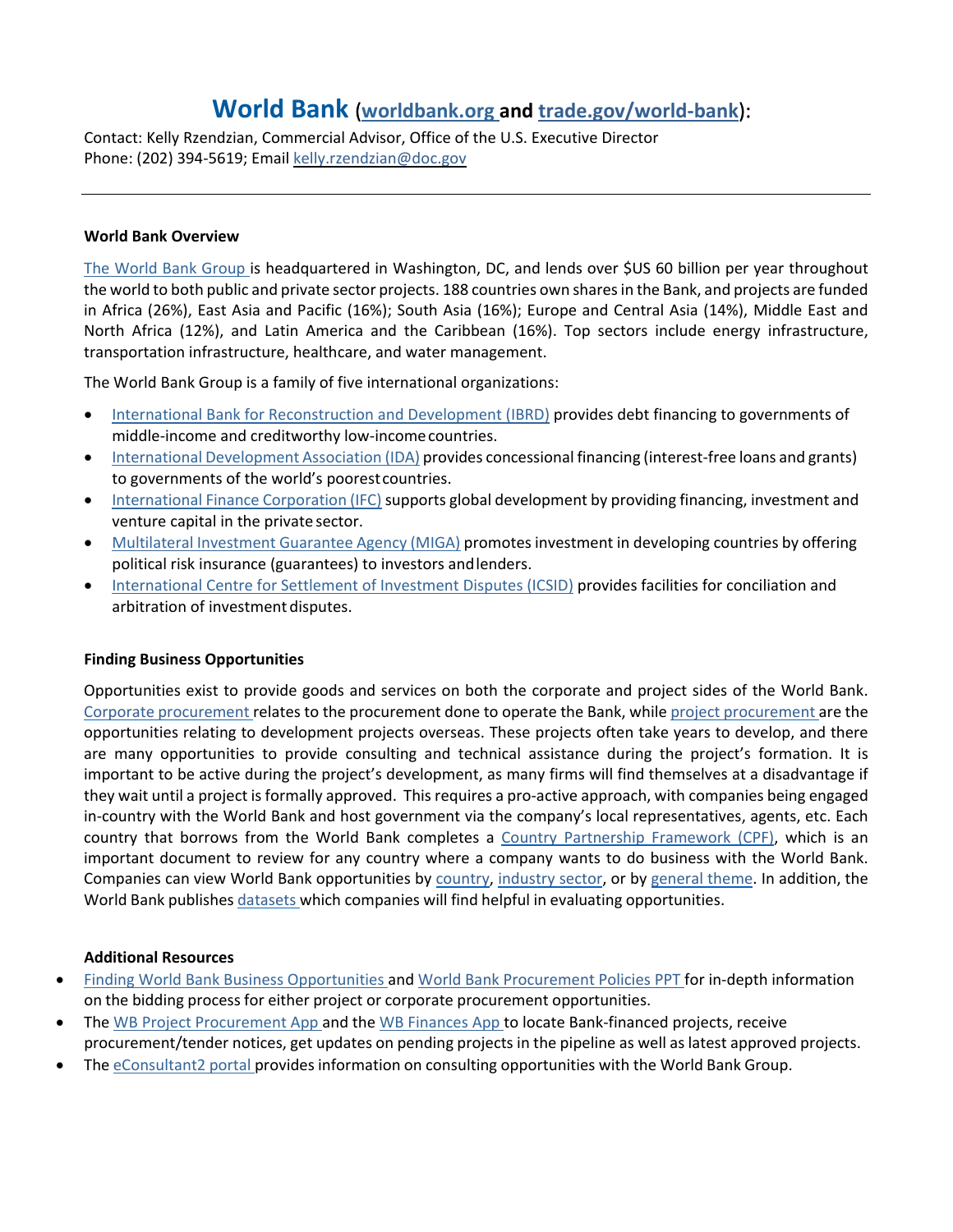# **African Development Bank** (**[afdb.org a](http://www.afdb.org/)nd [trade.gov/afdb](https://www.trade.gov/afdb)**)

AfDB Contact: Julie LeBlanc, U.S. Department of Commerce Agency Head and Senior Commercial Officer to the Phone: (+225) 54-00-12-41; Email: [julie.leblanc@trade.gov](mailto:julie.leblanc@trade.gov) 

# **AfDB Overview**

The [African Development Bank \(](https://www.afdb.org/en/)AfDB) is a multilateral development bank established in 1964 and headquartered infrastructure, healthcare, and education. in Abidjan, Cote d'Ivoire. It lends nearly US\$ 8 billion dollars per year to government projects (75%) and private sector projects (25%). Eighty countries own shares in AfDB, and fifty-four countries borrow from the AfDB. The top countries for AfDB projects are Nigeria, Morocco, Tunisia, and Egypt. The AfDB's top priorities are energy infrastructure, agriculture and food processing, industrial mechanization and modernization, transportation,

# **Finding Business Opportunities**

 service for consultants, known as the [Database on Consultants \(DACON\).](https://www.afdb.org/en/projects-and-operations/procurement/consultancy-services-e-consultant/) It is a database of individual consultants of the AfDB. [Corporate procurement r](https://www.afdb.org/en/about-us/corporate-procurement/)elates to the procurement done to operate the Bank, while project [procurement a](https://www.afdb.org/en/projects-and-operations/procurement/resources-for-businesses/)re the opportunities relating to development projects overseas. These projects often take years to develop, and there are many opportunities to provide consulting and technical assistance during the project's formation. It is important to be active during the project's development, as many firms will find themselves at a disadvantage if they wait until a project is formally approved. This requires a pro-active approach, with companies being engaged in-country with the AfDB and host government via the company's local representatives, agents, etc. Each country that borrows from the AfDB completes a [Country Strategy Paper \(CSP\),](https://www.afdb.org/en/search/?token=e7f7cb8ae8f67f4a6ed6fad0eedb733272300ce711b0c4724bcce00ba08ce2b1&query=country%2Bstrategy%2Bpaper) which is an important AfDB opportunities by [country,](https://www.afdb.org/en/countries/) [industry sector, o](https://www.afdb.org/en/projects-and-operations/project-portfolio/)r b[y general theme.](https://www.afdb.org/en/topics-and-sectors/sectors/) In addition, the AfDB maintains a Data Portal which companies will find helpful in evaluatingopportunities. Bidders on AfDB Group funded projects must be nationals of one of its 80 member countries. Interested bidders can access important resources and documents via the [AfDB's Resources for Businesses Guide. T](https://www.afdb.org/en/projects-and-operations/procurement/resources-for-businesses/)he AfDB hosts a and consulting firms, where interested parties may register. For more information, consult the [AfDB Acquisition](https://www.afdb.org/en/projects-and-operations/procurement/frequently-asked-questions/)  [of Consultancy Services. O](https://www.afdb.org/en/projects-and-operations/procurement/frequently-asked-questions/)pportunities exist to provide goods and services on both the corporate and project sides document to review for any country where a company wants to do business with the AfDB. Companies can view

- [Country Strategy Papers p](https://www.afdb.org/en/documents/project-operations/country-strategy-papers/)rovide an assessment of the political, economic and social context for each country.
- **•** [General Procurement Notice \(](https://www.afdb.org/en/projects-and-operations/procurement/resources-for-businesses/general-procurement-notices-gpns/)GPN) for alerts on upcoming tenders.
- [Expressions of Interest for Consultants \(](https://www.afdb.org/en/projects-and-operations/procurement/resources-for-businesses/expressions-of-interest-for-consultants/)EOI) for direct opportunities to bid on consulting contracts.
- [Specific Procurement Notice \(](https://www.afdb.org/en/projects-and-operations/procurement/resources-for-businesses/specific-procurement-notices-spns/)SPN) for direct opportunities to bid on consulting, goods and works contracts.
- [Project Cycle f](https://www.afdb.org/en/projects-and-operations/project-cycle/)or an understanding of how projects are identified, selected, conducted, and evaluated.
- [Prior Projects and Operations i](https://www.afdb.org/en/documents/project-operations/country-strategy-papers/)n conjunction with the [AfDB's MapAfrica Service t](https://www.afdb.org/en/projects-and-operations/mapafrica/)o get an understanding where projects are being conducted, by whom, and what theyentail.
- The [Selected Projects Page f](https://www.afdb.org/en/projects-and-operations/selected-projects/)or examples of good practices and highlighted successful projects.
- • [News publications,](https://www.afdb.org/en/news-and-events/news/) [Events,](https://www.afdb.org/en/news-and-events/events-calendar/) [Multimedia,](https://www.afdb.org/en/news-and-events/multimedia/) [Social media, a](https://twitter.com/AfDB_Group)nd other sources of information. This ensures the use of accurate, up to date information, as well as identifyingfuture opportunities.
- AfDB's [Data Portal p](https://projectsportal.afdb.org/dataportal/?lang=en)rovides real time statistics on projects and procurement.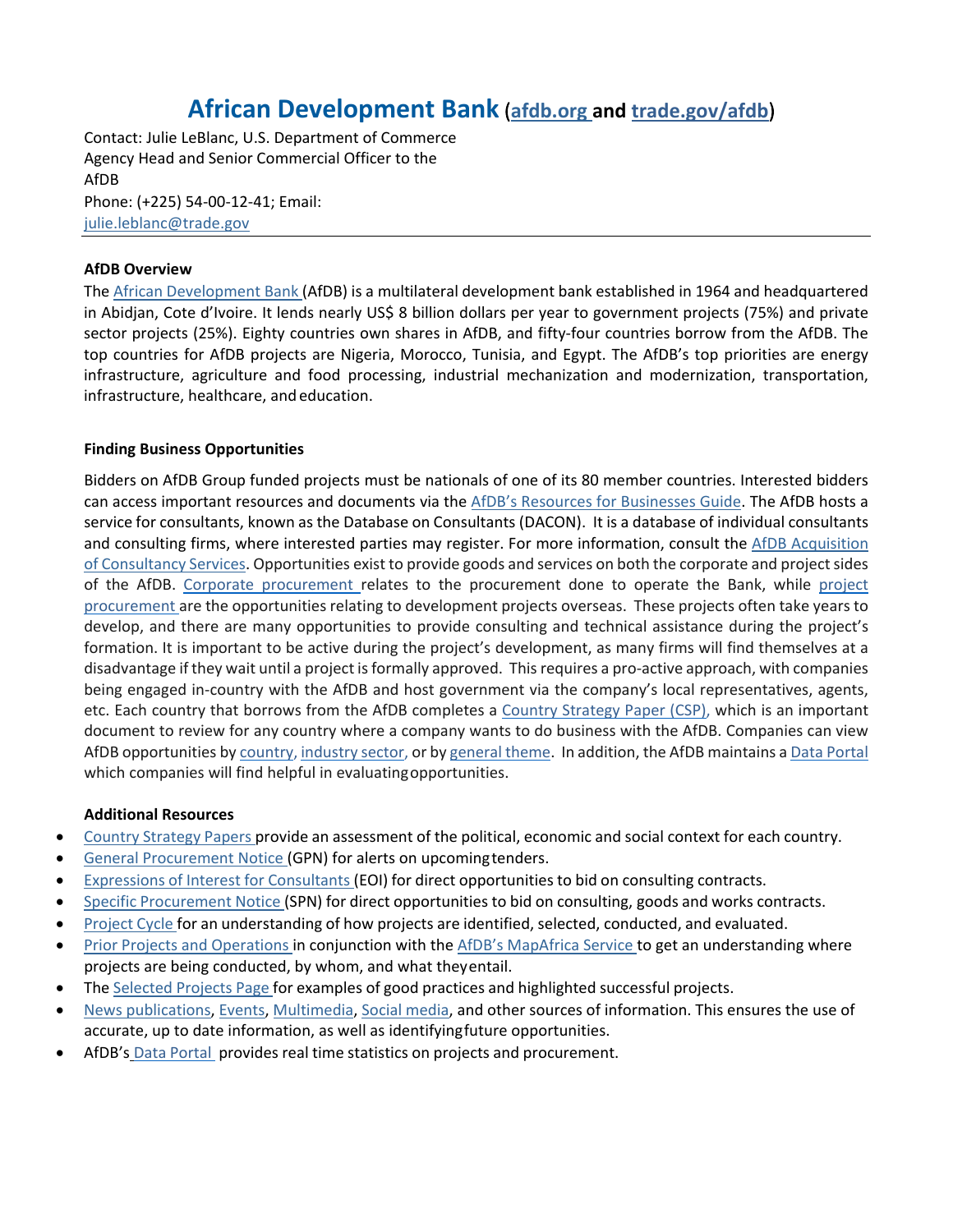# **Asian Development Bank [\(adb.org](http://www.adb.org/) and [trade.gov/adb\)](https://www.trade.gov/asiabank):**

Contact: Mark O'Grady, Senior Commercial Officer and Commercial Representative, Office of the U.S. Director Phone: (+63) (0) 2 917 884 6112; Email: [mark.ogrady@trade.gov](mailto:mark.ogrady@trade.gov) 

#### **ADB Overview**

 The Asian Development Bank (ADB) is a multilateral development bank established in 1966 and headquartered in Manila, Philippines. It lends approximately US\$32 billion per year to government projects (75%) and private transportation infrastructure, smart cities, health care, and water management. To help guide its mission in the directions for engagement with its developing membercountries. projects (25%). Sixty-eight countries own shares in ADB, and forty-five countries borrow from the ADB. The top countries for ADB projects are China, India and Indonesia. Top sectors include energy infrastructure, coming decades, ADB has launched a new strategy, [Strategy 2030,](https://www.adb.org/about/policies-and-strategies/new-strategy) which outlines the bank's vision and key

#### **Finding Business Opportunities**

Development Bank. [Corporate procurement r](https://www.adb.org/site/business-opportunities/institutional-procurement-notices)elates to the institutional procurement done to operate the Bank, These projects often take years to develop, and there are many opportunities to provide consulting and technical firms will find themselves at a disadvantage if they wait until a project is formally approved. This requires a pro- government via the company's local representatives, agents, etc. Each country that borrows from the Asian Development Bank works with the Bank to develop a [Country Partnership Strategy \(](https://www.adb.org/countries/documents/main)CPS), which is an important document to review for any country where a company wants to do business with the Bank. The Bank also produces [opportunities e](https://uxdmz06.adb.org/OA_HTML/OA.jsp?OAFunc=XXCRS_CSRN_HOME_PAGE)xist in most of the projects. Interested consultants must register in ADB's Consultants Management Opportunities exist to provide goods and services on both the corporate and project sides of the Asian while [project procurement a](https://www.adb.org/projects/tenders)re the opportunities relating to development projects across Asia and the Pacific. assistance during the project's formation. It is important to be active during the project's development, as many active approach, with companies being engaged in-country with the Asian Development Bank and host [Country Operations Business Plans \(](https://www.adb.org/documents/series/country-operations-business-plans)COBP) that show pipeline projects from an early stage. [Consulting](https://uxdmz06.adb.org/OA_HTML/OA.jsp?OAFunc=XXCRS_CSRN_HOME_PAGE)  [System \(CMS\) t](https://uxdmz06.adb.org/OA_HTML/adb/adbpos/jsp/ADBCMSLogin.jsp)o participate in consultingopportunities.

- [ADB Business Center](https://www.adb.org/business/main)
- [Country Planning Documents f](https://www.adb.org/countries/documents/main)or ADB and Developing Member Country's sectoral thrusts and project investments during a three- to five-year timeframe.
- [Procurement Plans f](https://www.adb.org/projects/documents/doctype/Procurement%20Plans)or documents on the procurement schedule.
- [Project Information f](https://www.adb.org/projects)or project details, and project officers.
- [Business Opportunities f](https://www.adb.org/site/business-opportunities/main)or the latest procurement and consulting opportunities.
- projects with concept notes approved on or after 1 July2017. • [ADB Procurement Regulations for ADB Borrowers: Goods, Works, Non-consulting and Consulting Services f](https://www.adb.org/documents/procurement-regulations-adb-borrowers)or all
- notes approved on or after 1 July 2017. • [ADB Procurement Policy: Goods, Works, Non-consulting and Consulting Services f](https://www.adb.org/documents/adb-procurement-policy)or all projects with concept
- [ADB Events t](https://www.adb.org/news/events/calendar)o learn more about upcoming and past ADB events.
- [ADB Subscription t](https://www.adb.org/news/services)o receive updates on projects, events, business opportunities and jobs by e-mail alert or by newsletter.
- [ADB Trade Leads f](https://2016.export.gov/adb/tradeleads/monthlyalerts/index.asp)or information about imminent government tenders under ADB projects.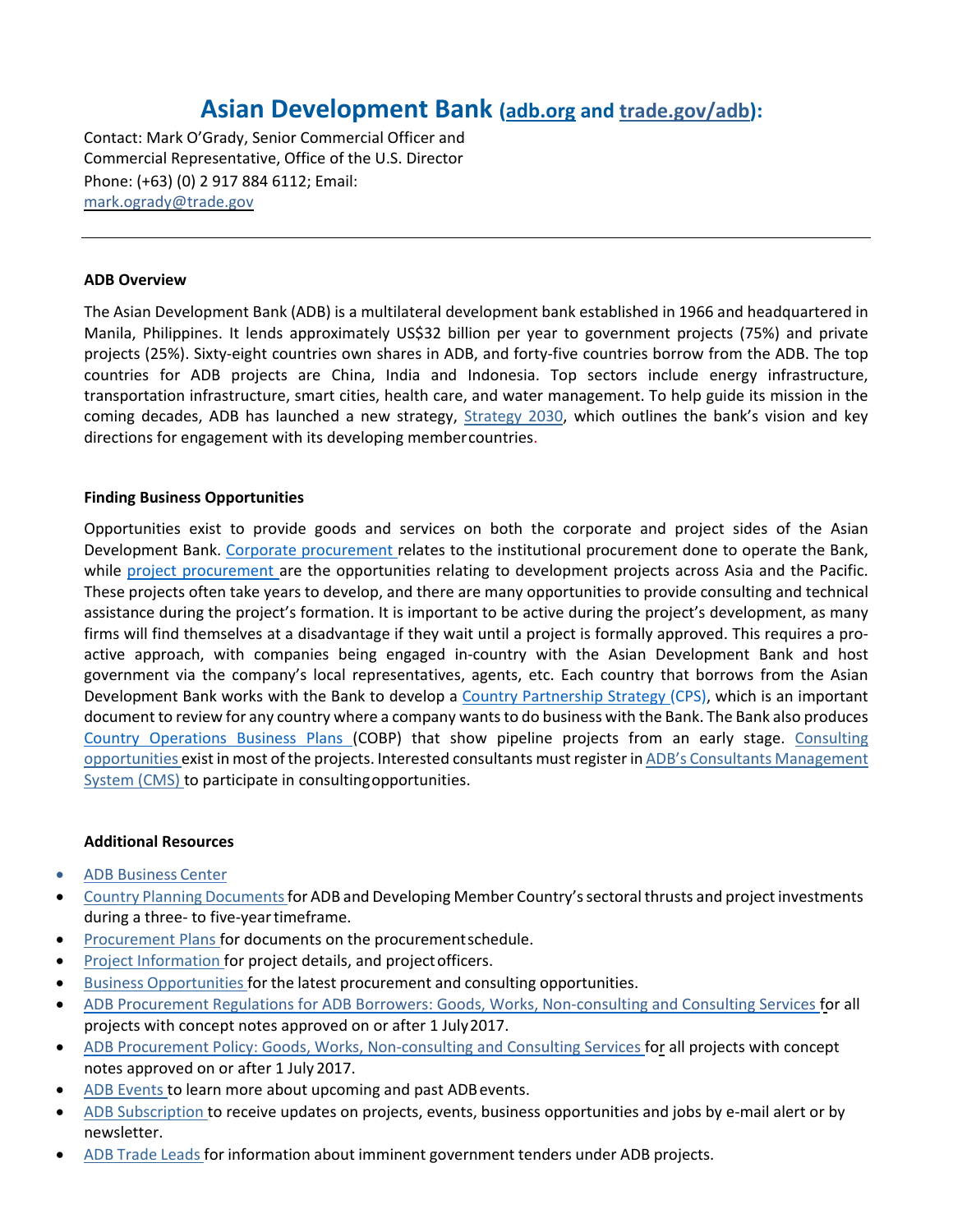# **European Bank for Reconstruction and Development** (**[ebrd.com a](http://www.ebrd.com/)nd**

**[trade.gov/ebrd](https://www.trade.gov/ebrd)**):

 Contact: Janelle Santerre Weyek, Senior Commercial Officer to the EBRD Phone: + 44-20-7338-7493; Email: Janelle.weyek@trade.gov

## **EBRD Overview**

 The European Bank for Reconstruction and Development (EBRD) is a multilateral development bank established in 1991 and headquartered in London, United Kingdom. First established to help build a new, post-Cold War era, the EBRD now funds projects across three continents: from the Southern and Eastern Mediterranean, to Central and Eastern Europe, to Central Asia. The EBRD helps develop open and sustainable market economies in countries objectives over the next three to five years. committed to, and applying, democratic principles. Its team of bankers, economists and analysts work with each borrowing country to develop a strategy of how the country and EBRD will work together to accomplish main

 The EBRD finances over US\$11 billion per year, with investments in the private sector (75-80%) and funding public the EBRD, with 38 borrowing countries. Top recipients of EBRD financing are Turkey, Ukraine, Kazakhstan, and and energy. sector projects (20-25%). The European Union, European Investment Bank and 67 countries are shareholders in Egypt. Top sectors include transportation infrastructure, municipal and environmental infrastructure, and power

# **Finding Business Opportunities**

 Opportunities exist to provide goods and services on both the corporate and project sides of the EBRD. Corporate procurement relates to the procurement done to operate the Bank, while Project Procurement details the project's formation. It is important to be active during the project's development, to gain knowledge of the parameters and timelines of the project. Companies should establish or maintain relationships with the borrowing country and the public sector entities involved. This requires a pro-active approach, with companies being engaged in-country with the EBRD's Resident Offices as well as the U.S. Embassy/Consulate's Commercial Team. Companies may wish to engage local representatives, agents, or joint-venture partners if they do not have a [Strategy i](https://www.ebrd.com/what-we-do/strategies-and-policies.html)dentifying the top areas where the EBRD will assist in meeting the country's economic development goals. Companies can view EBRD public sector project and consultancy opportunities b[y country o](http://www.ebrd.com/where-we-are.html)r industry sector. Clients interested in bidding on EBRD procurement projects should register on the [EBRD's E-Procurement](http://www.ebrd.com/work-with-us/procurement/project-procurement/e-procurement-portal.html) Portal. opportunities relating to public sector projects in the EBRD's countries of operation. These projects often take years to develop, and there are many opportunities to provide consulting and technical assistance during the presence in-country. The EBRD works with each of its borrowing countries of operation to develop a Country

- **[EBRD's Projects F](https://www.ebrd.com/work-with-us/project-finance/funding-process.html)or information on EBRD projects.** •
- [Email Newsletters, News, and Events S](http://www.ebrd.com/news.html)ign up for automatic delivery of information on projects, upcoming events and recent developments at the EBRD •
- [EBRD Procurement Notices T](http://www.ebrd.com/work-with-us/procurement/notices.html?1=1&filterContract=Project%20goods%2C%20works%20and%20services)o review Procurement notices for goods, public works and consultancy services not procured via ECEPP.
- [Contract Awards Notification](http://www.ebrd.com/work-with-us/procurement/project-procurement/contract-awards-notification.html) To view companies that will conduct EBRD-financed projects. •
- [Consultancy opportunities T](https://www.ebrd.com/work-with-us/procurement/notices.html?1=1&filterContract=Consultancy%20Services)he EBRD often utilizes consultants as a project moves through the Project Cycle. •
- [Standard Procurement Documents and Guidance Notes F](http://www.ebrd.com/work-with-us/procurement/project-procurement/standard-procurement-documents.html)or Standard EBRD Tender Documents. •
- [Trade Facilitation Program](https://www.ebrd.com/work-with-us/trade-facilitation-programme.html) To learn more about EBRD's Trade Facilitation Program with international banks.